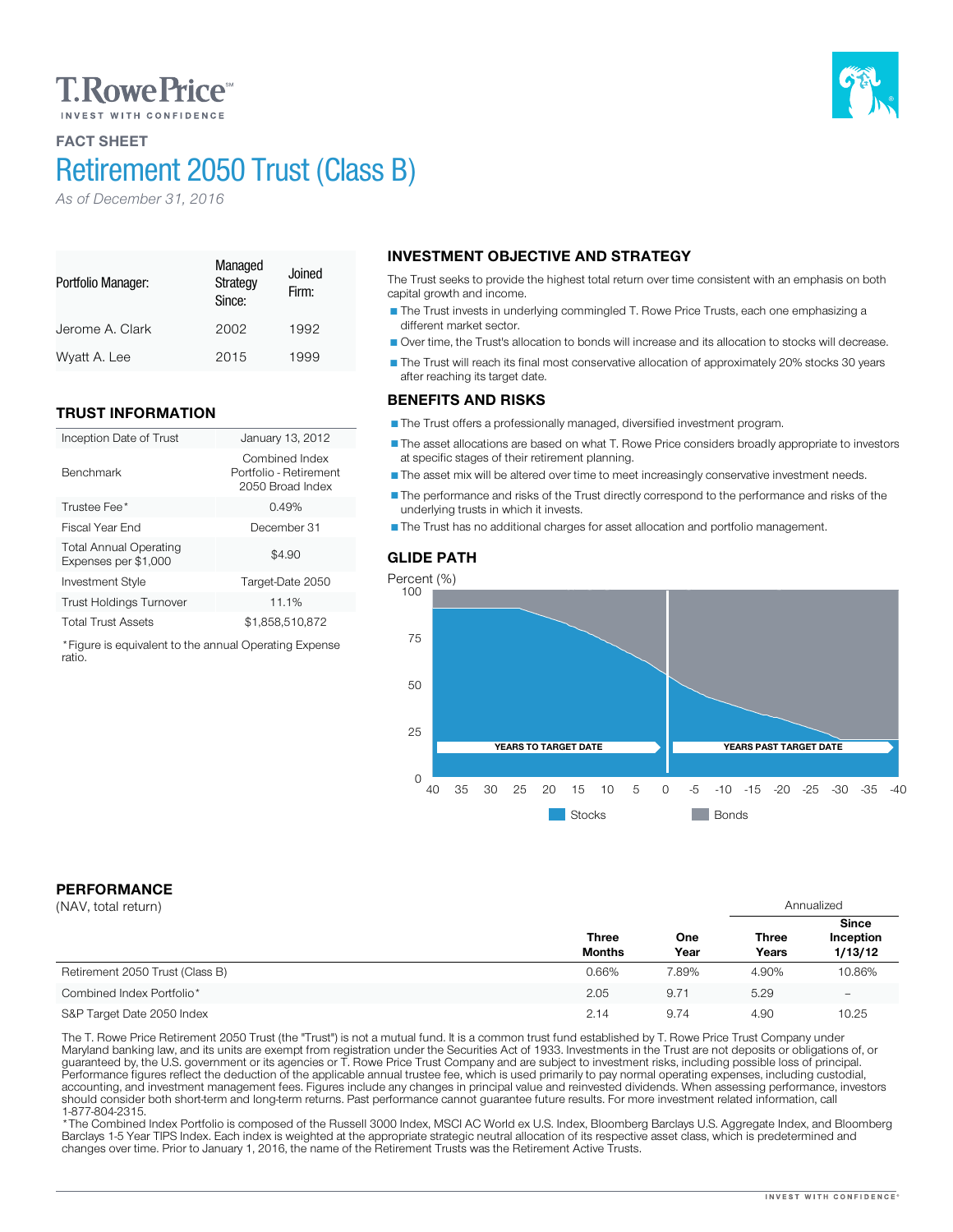### **HOLDINGS**

| <b>Equity Holdings</b>                     | % of Trust |
|--------------------------------------------|------------|
| <b>TRP Growth Stock Trust</b>              | 20.9%      |
| TRP U.S. Value Equity Trust                | 19.4       |
| <b>TRP International Core Equity Trust</b> | 8.0        |
| TRP International Value Equity Trust       | 7.6        |
| <b>TRP Equity Index Trust</b>              | 7.4        |
| TRP International Growth Equity Trust      | 7.2        |
| TRP Emerging Markets Equity Trust          | 3.6        |
| TRP U.S. Mid-Cap Value Equity Trust        | 3.5        |
| TRP U.S. Mid-Cap Growth Equity Trust       | 3.2        |
| TRP U.S. Small-Cap Value Equity Trust      | 2.6        |
| TRP U.S. Small-Cap Core Equity Trust       | 2.6        |
| <b>TRP Real Assets Trust</b>               | 2.3        |
| <b>TRP New Horizons Trust</b>              | 1.8        |

| <b>Fixed Income Holdings</b>        | % of Trust |
|-------------------------------------|------------|
| <b>TRP Bond Trust I</b>             | 6.8%       |
| TRP U.S. High Yield Trust           | 1.1        |
| TRP Emerging Markets Bond Trust     | 1.1        |
| <b>TRP International Bond Trust</b> | nя         |

## ASSET DIVERSIFICATION



## MANAGEMENT

The Retirement Trusts are managed by Jerome Clark and Wyatt Lee. The portfolio managers are responsible for the strategic design and day-to-day<br>management of the Trusts. This includes portfolio design, positioning, perform research analysts.

### Additional Disclosures

The principal value of the Retirement Trusts is not guaranteed at any time, including at or after the target date, which is the approximate year an investor plans to retire (assumed to be age 65) and likely stop making new may not be an appropriate investment even if the investor is retiring on or near the target date. The trusts are allocated among a broad range of underlying T. Rowe<br>Price stock and bond portfolios. The allocations for the focus on supporting an income stream over a longterm postretirement withdrawal horizon. The trusts are not designed for a lump-sum redemption at the target date and do not guarantee a particular level of income. The trusts maintain a substantial allocation to equities both prior to and after the target date, which can result in greater volatility over shorter time horizons.

Source for Bloomberg Barclays index data: Bloomberg Index Services Ltd. Copyright 2017, Bloomberg Index Services Ltd. Used with permission.<br>Source for MSCI data: MSCI. MSCI makes no express or implied warranties or represe

approved, reviewed or produced by MSCI.<br>Russell Investment Group is the source and owner of the trademarks, service marks and copyrights related to the Russell Indexes. Russell® is a trademark of<br>Russell Investment Group.

Russell Investment Group. Source Group and Group", "Same Standard Group", "Standard Group", and "500" are trademarks of Standard & Poor's, and have been licensed for use by T. Rowe Price. The Trust is not sponsored, endorsed, sold or promoted by Standard & Poor's and Standard & Poor's makes no representation<br>regarding the advisability of investing in the Trust.

The information shown does not reflect any ETFs that may be held in the portfolio.<br>T. Rowe Price uses a custom structure for diversification reporting on this product.<br>Diversification exhibits may not add to 100% due to ex